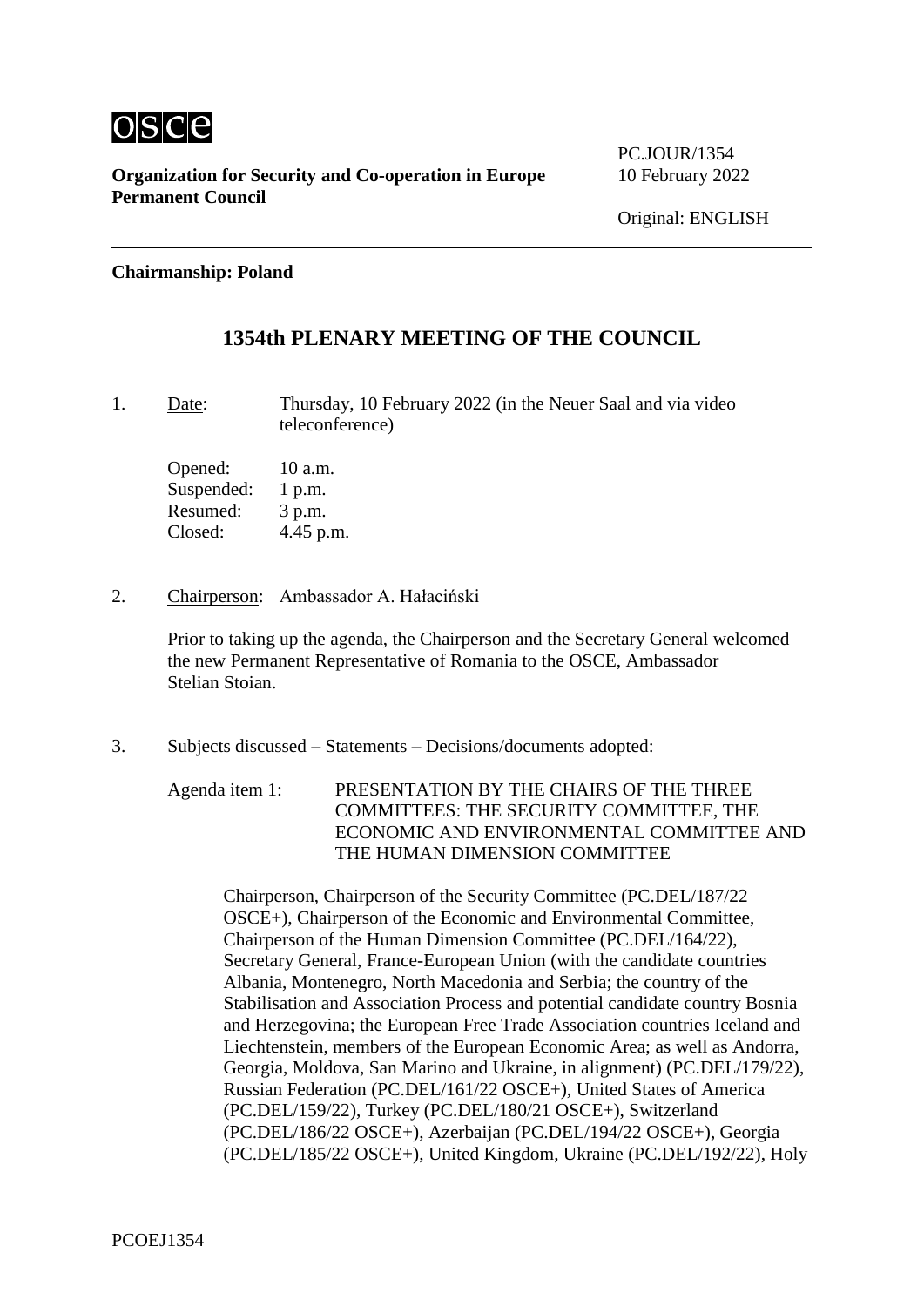See (PC.DEL/162/22 Restr.), Armenia (PC.DEL/193/22), Kyrgyzstan, Turkmenistan, Kazakhstan (PC.DEL/188/22 OSCE+)

Agenda item 2: REVIEW OF CURRENT ISSUES

Chairperson

- (a) *Russia's ongoing aggression against Ukraine and illegal occupation of Crimea*: Ukraine (PC.DEL/171/22), France-European Union (with the candidate countries Albania, Montenegro and North Macedonia; the European Free Trade Association countries Iceland, Liechtenstein and Norway, members of the European Economic Area; as well as Georgia, Moldova and Ukraine, in alignment) (PC.DEL/177/22), Canada, United Kingdom, United States of America (PC.DEL/163/22), Turkey (PC.DEL/182/21 OSCE+), Switzerland (PC.DEL/189/22 OSCE+)
- (b) *Deteriorating situation in Ukraine and continued non-implementation by the Ukrainian authorities of the Minsk agreements*: Russian Federation (PC.DEL/172/22)
- (c) *Aggression of Azerbaijan against Artsakh and Armenia with the direct involvement of Turkey and foreign terrorist fighters*: Armenia (Annex 1)
- (d) *Deteriorating human rights situation in the Russian Federation*: France-European Union (with the candidate countries Albania, Montenegro and North Macedonia; the European Free Trade Association countries Iceland and Norway, members of the European Economic Area; as well as Georgia and Ukraine, in alignment) (PC.DEL/178/22), United States of America (PC.DEL/167/22), Switzerland (PC.DEL/190/22 OSCE+), United Kingdom (also on behalf of Canada), Russian Federation (PC.DEL/175/22 OSCE+), Germany (Annex 2), Canada
- (e) *High-level meeting held via video teleconference on 4 February and the release of eight Armenian prisoners of war on 7 February 2022*: France-European Union (with the candidate countries Albania, Montenegro, North Macedonia and Serbia; the country of the Stabilisation and Association Process and potential candidate country Bosnia and Herzegovina; the European Free Trade Association countries Iceland, Liechtenstein and Norway, members of the European Economic Area; as well as Andorra and Ukraine, in alignment), United States of America (PC.DEL/168/22), Canada, United Kingdom, Turkey (PC.DEL/181/21 OSCE+), Armenia, Azerbaijan (PC.DEL/195/22 OSCE+)

## Agenda item 3: REPORT ON THE ACTIVITIES OF THE CHAIRMAN-IN-OFFICE

(a) *High-level inauguration meeting of the Renewed OSCE European Security Dialogue, held on 8 February 2022*: Chairperson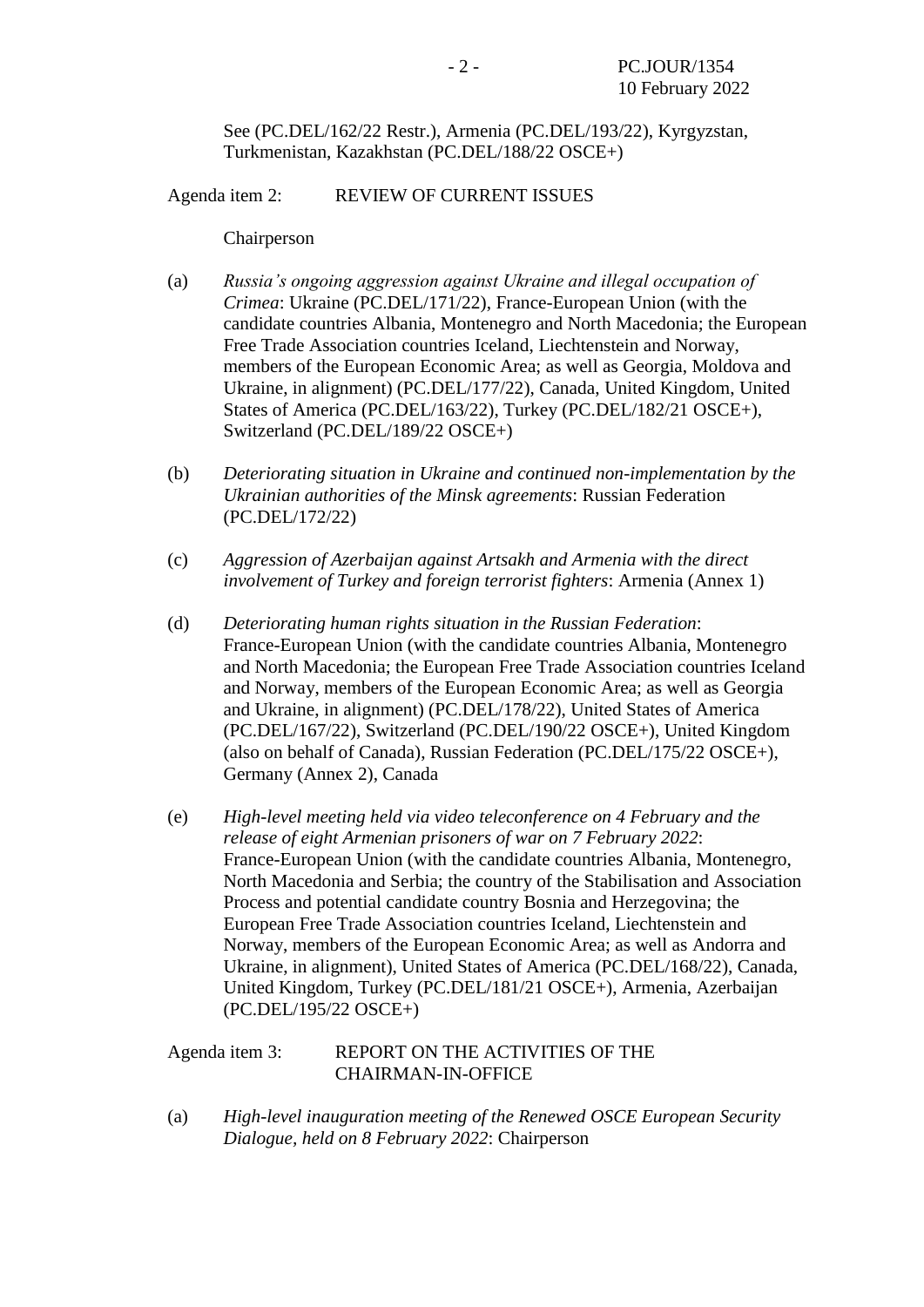- (b) *Visit of the Chairman-in-Office to Ukraine taking place on 10 and 11 February 2022*: Chairperson
- (c) *First preparatory meeting for the 30th Economic and Environmental Forum on "Promoting security and stability in the OSCE area through sustainable economic recovery from the COVID-19 pandemic", to be held in Vienna and via video teleconference on 14 and 15 February 2022*: Chairperson
- (d) *Conference on Combating Anti-Semitism in the OSCE Region, held in Warsaw and via video teleconference on 7 and 8 February 2022*: Chairperson
- (e) *First Supplementary Human Dimension Meeting of 2022, on "International co-operation in the service of human rights", to be held in Vienna and via video teleconference on 14 and 15 March 2022 (CIO/GAL/12/22 OSCE+)*: Chairperson

Agenda item 4: REPORT OF THE SECRETARY GENERAL

- (a) *Announcement of the distribution of the Secretary General's weekly report (SEC.GAL/21/22 OSCE+)*: Secretary General
- (b) *Thematic report by the Secretary General on climate change and security to be discussed at the Permanent Council meeting on 17 February 2022*: Secretary General
- (c) *Call for nominations for the seconded positions of Criminal Justice Adviser, Transnational Threats Department, OSCE Secretariat; Deputy Head of the OSCE Programme Office in Nur-Sultan; and Deputy Co-ordinator, Office of the OSCE Special Representative and Co-ordinator for Combating Trafficking in Human Beings*: Secretary General, Norway
- (d) *Meeting between the Secretary General and H.E. Mr. B. Della Vedova, Undersecretary of State for Foreign Affairs of Italy, on 3 February 2022*: Secretary General
- (e) *Participation of the Secretary General in the Conference on Combating Anti-Semitism in the OSCE Region, held in Warsaw and via video teleconference on 7 and 8 February 2022*: Secretary General
- (f) *Participation of the Secretary General in the 1000th plenary meeting of the Forum for Security Co-operation, held on 9 February 2022*: Secretary General

Agenda item 5: ANY OTHER BUSINESS

- (a) *Sami People's Day, celebrated on 6 February 2022*: Norway (PC.DEL/174/22), Russian Federation (PC.DEL/173/22 OSCE+)
- (b) *High-level international conference on regional co-operation among Central Asian States within the framework of the Joint Plan of Action for the Implementation of the United Nations Global Counter-Terrorism Strategy in*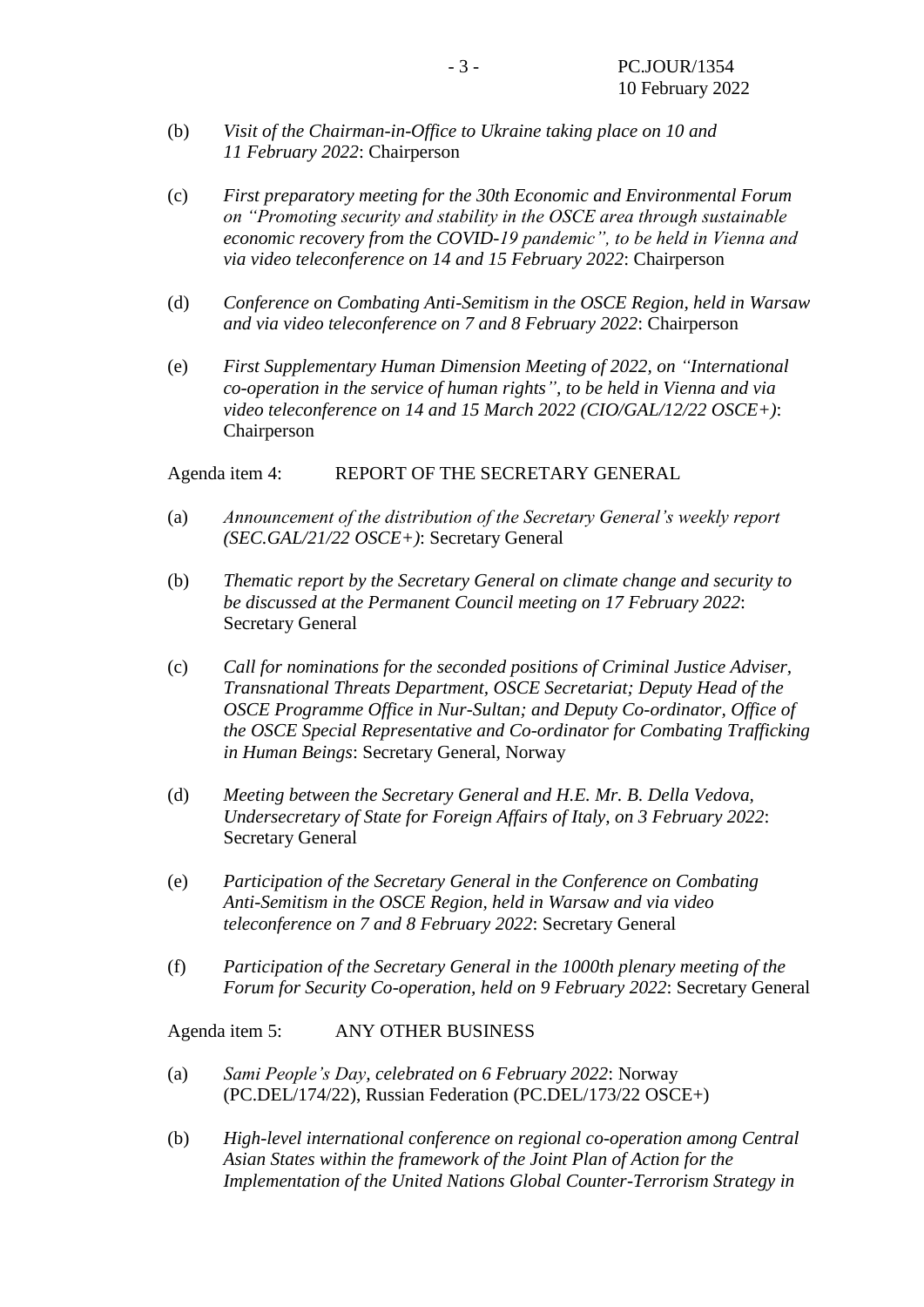*Central Asia, to be held in Tashkent on 3 and 4 March 2022*: Uzbekistan (PC.DEL/170/22 OSCE+)

- (c) *Parliamentary elections in Slovenia, to be held on 24 April 2022*: Slovenia
- 4. Next meeting:

Thursday, 17 February 2022, at 10 a.m., in the Neuer Saal and via video teleconference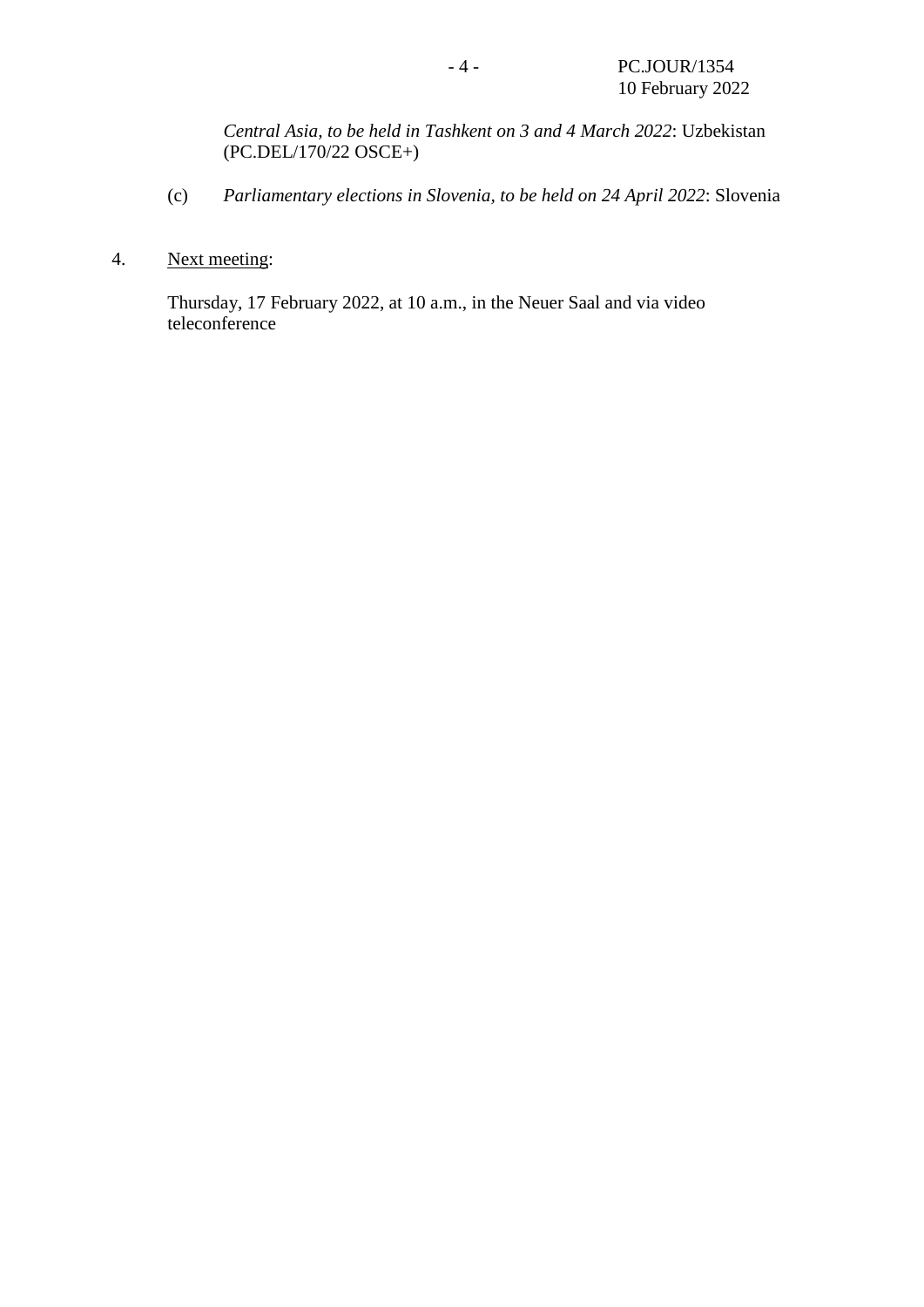

**Organization for Security and Co-operation in Europe** 10 February 2022 **Permanent Council** Annex 1

PC.JOUR/1354

Original: ENGLISH

**1354th Plenary Meeting** PC Journal No. 1354, Agenda item 2(c)

# **STATEMENT BY THE DELEGATION OF ARMENIA**

Mr. Chairperson,

For more than a year now, the Armenian delegation has been regularly bringing to the Permanent Council's attention, and updating the participating States on, developments on the ground following the 44-day war of aggression against Artsakh and its people launched by Azerbaijan on 27 September 2020 with the direct involvement of foreign terrorist fighters and Turkey, which has had devastating consequences not only for the people of Artsakh, but also for the region as a whole and beyond.

Today, I wish to focus on the situation as regards the Armenian cultural heritage remaining in the occupied territories of Artsakh, which are now under the military control of Azerbaijan. This is not the first time that we bring up the fate of these Armenian cultural and religious sites and monuments, but in view of certain developments, we consider it extremely urgent to once again raise our concerns in this regard.

Mr. Chairperson, Dear colleagues,

Artsakh (Nagorno-Karabakh) has a rich and complex cultural history. It is home to around 4,000 Armenian cultural sites, including 370 churches, 119 fortresses, and other historical and cultural monuments and antiquities that are several centuries old.

Following the 44-day war of aggression, up to 2,000 Armenian historical and cultural assets came under the control of Azerbaijan. They included 161 Armenian churches, more than ten chapels, 52 castles and fortresses, 591 *khachkars* (unique carved cross-stones), the archaeological site of Tigranakert, the Azokh Cave complex from the Palaeolithic period, the Nor Karmiravan tombs, and other historical monuments such as palaces, bridges and ancient residential quarters.

Armenia has continuously expressed its concern over the fate of these monuments and sites and called for the protection of their identity and architectural integrity. These concerns were recently aggravated by an announcement, made on 3 February by the Minister of Culture of Azerbaijan, Anar Karimov, who said that "a working group of specialists in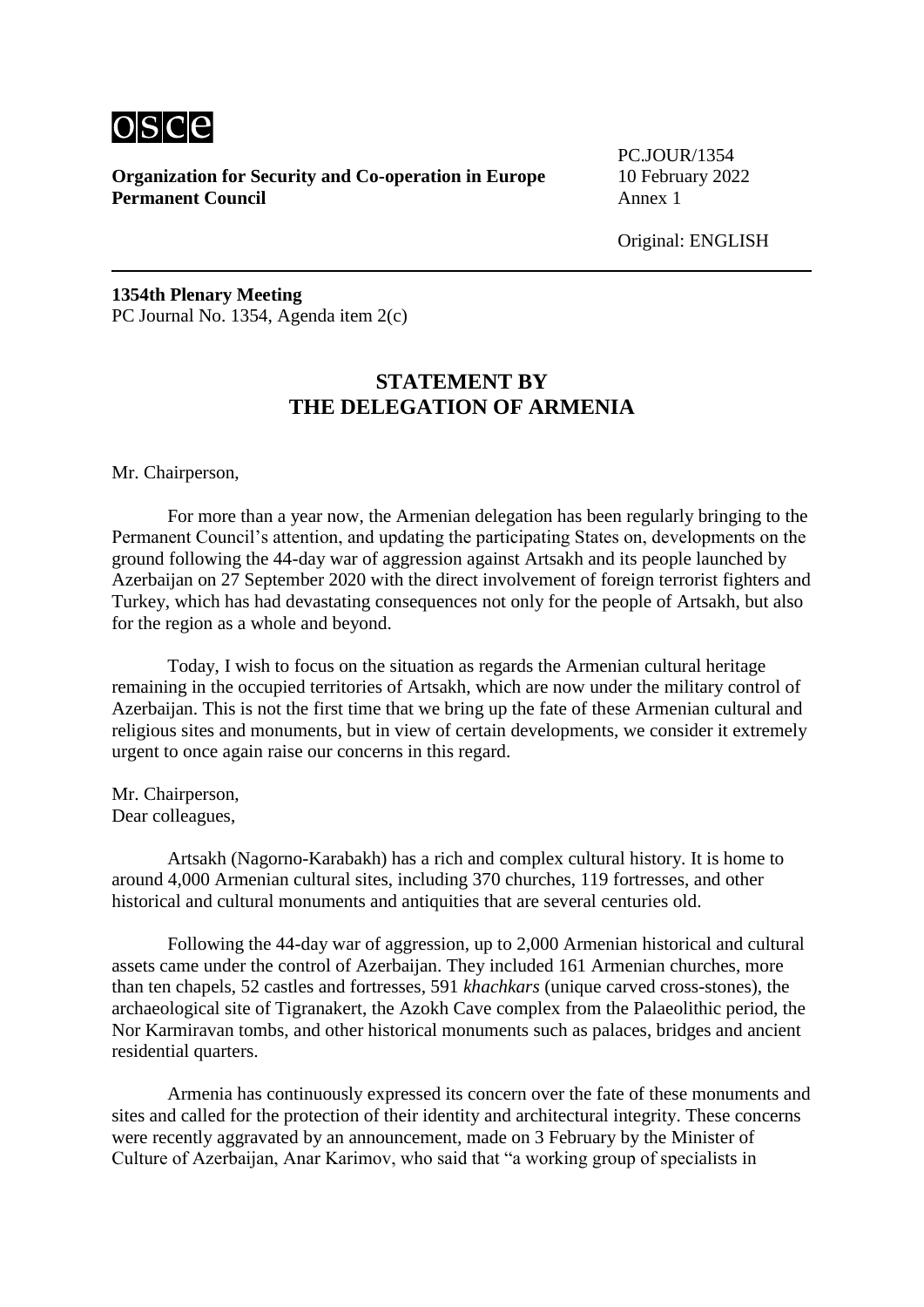Albanian history and architecture has been set up to remove the fictitious traces written by Armenians on Albanian religious temples."

This announcement once again confirmed the validity of our widely expressed concerns about the fate of thousands of Armenian cultural and religious heritage sites remaining in the occupied territories of Artsakh (Nagorno-Karabakh) that fell under Azerbaijan's control as a result of the 2020 war.

The announcement was clearly a follow-up to the instructions given by the President of Azerbaijan to Azerbaijani officials back on 18 March 2021 to remove medieval Armenian inscriptions from the walls of all churches and monuments in the territories of Artsakh captured by the Azerbaijani armed forces, thereby signalling the continuation of Azerbaijan's long-standing State-sponsored policy of destroying and desecrating the Armenian cultural and religious heritage.

The creation of a public body tasked with removing all the original Armenian inscriptions and other signs of origin from cultural and religious sites – consequently resulting in the misappropriation, vandalizing and desecration of the Armenian cultural heritage, including churches, monuments, landmarks, cemeteries and artefacts – is yet another step aimed at destruction or appropriation of the indigenous Armenian cultural heritage as supposedly originating from an entity, "Caucasian Albania", that had become extinct by the mid-ninth century – a theory promoted by Azerbaijan but dismissed by mainstream historians and scholars.

The Azerbaijani authorities are creating pretexts for perpetrating massive crimes against the region's Armenian cultural heritage sites and objects by removing their original Armenian inscriptions and other signs of their cultural, religious and ethnic origin. This is a deliberate act of cultural misappropriation committed in blatant disregard for international law and in violation of the rights of Armenians to enjoy their cultural identity and heritage as created and preserved by generations of their ancestors over many centuries.

The recent statement by the Minister of Culture of Azerbaijan follows the already tried-and-tested policy pattern of the Azerbaijani authorities seeking to erase every trace of Armenian existence in the Azerbaijani exclave of Nakhijevan. This policy culminated in the complete eradication of the medieval necropolis of Djulfa, the largest Armenian cemetery in the world, and its thousands of *khachkars* (distinctive Armenian cross-stones) during 1997–2005. Interestingly, before the final act of annihilation, Azerbaijan at the time also first rebranded the sacred Armenian site as "Caucasian Albanian" and then created a State body tasked with drawing up an inventory of the exclave's monuments. In the end, all traces of Armenian cultural heritage were removed from the exclave.

In this regard, I should like to quote a recent report by the Parliamentary Assembly of the Council of Europe (PACE), where it is stressed that "there are real fears that Armenian cultural heritage will bear the brunt of a war on memory designed to rewrite history." The PACE report also points out that the precedent set in the Azerbaijani exclave of Nakhijevan, where, according to credible sources, Armenian cultural heritage was destroyed, raises legitimate fears of this happening again.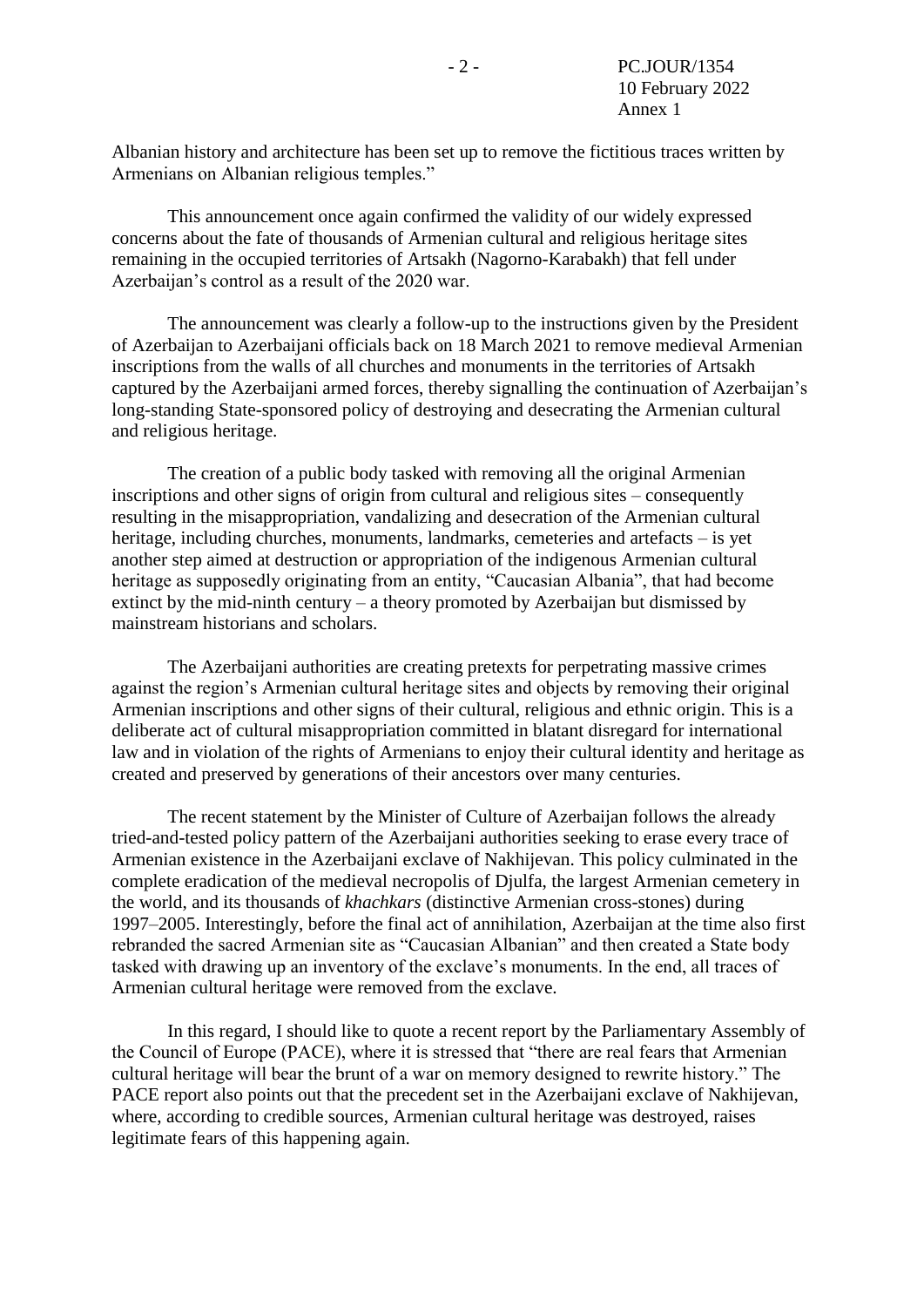Another very striking example of the desecration and misappropriation of Armenian religious heritage is the case of the Ghazanchetsots Cathedral (Cathedral of Holy Saviour) in Shushi. On 8 October 2020, the cathedral, which is a historical and religious symbol of Artsakh and Shushi, was bombed twice within a space of few hours, resulting in the partial destruction of its two domes. The attacks were carried out with precision weapons, which proves their deliberate nature, and are a blatant violation of the Second Protocol to the Hague Convention of 1954 for the Protection of Cultural Property in the Event of Armed Conflict. Article 7 of the Protocol stipulates that parties to a conflict shall, *inter alia*, "do everything feasible to verify that the objectives to be attacked are not cultural property".

The Ghazanchetsots Cathedral was also vandalized just a few days after the cessation of hostilities and the establishment of a ceasefire. Moreover, under the guise of "reconstruction works", Azerbaijan is attempting to completely alter the architectural integrity of the cathedral and thereby to distort the Armenian historical and cultural appearance of the city of Shushi.

The starting point of these attempts was the dismantling of the conical metallic dome of the Ghazanchetsots Cathedral in May 2021 to tamper with the architectural integrity of the monument before any international experts' assessment mission could be deployed. In a communication of 2 February 2021, United Nations special-procedures mandate holders called for the full involvement of the Armenian Apostolic Church in the reconstruction works and inquired about the condition of artworks, furnishings, books, manuscripts and relics in the cathedral. Azerbaijan has not responded to this communication.

It is important to note that this is not the first time that Shushi and its symbolic cathedral have been the targets of deliberate attacks by Azerbaijan. Indeed, during the conflict of 1988–1994, after the deportation of the local Armenian community in 1988, the Azerbaijani authorities destroyed the bas-reliefs of the cathedral and turned it into an arsenal. Throughout the Nagorno-Karabakh war of the 1990s they stored Grad multiple-launch rocket systems inside the cathedral, thereby converting one of the Armenian people's most sacred sites into a source of death and destruction.

The cultural and religious monuments of Artsakh are material evidence of the undeniable Armenian presence in the region going back several millennia. For instance, the partially excavated archaeological site of Tigranakert, which is currently under the control of Azerbaijan, has been described as the "best-preserved city of the Hellenistic and Armenian civilizations" of the Caucasus. It was founded at the turn of the second and first centuries BC and later became an important centre of early Christianity. Over ten inscriptions in the Armenian and Greek languages dating back to the fifth and seventh centuries AD have been discovered there so far.

#### Mr. Chairperson,

Today, more than a year after the cessation of hostilities, the fate of the monuments, religious sites and museum exhibits under the military control of Azerbaijan remains unclear. The assurances given by the President of Azerbaijan in the aftermath of the war of aggression regarding the preservation of the Armenian cultural heritage have turned out to be hollow.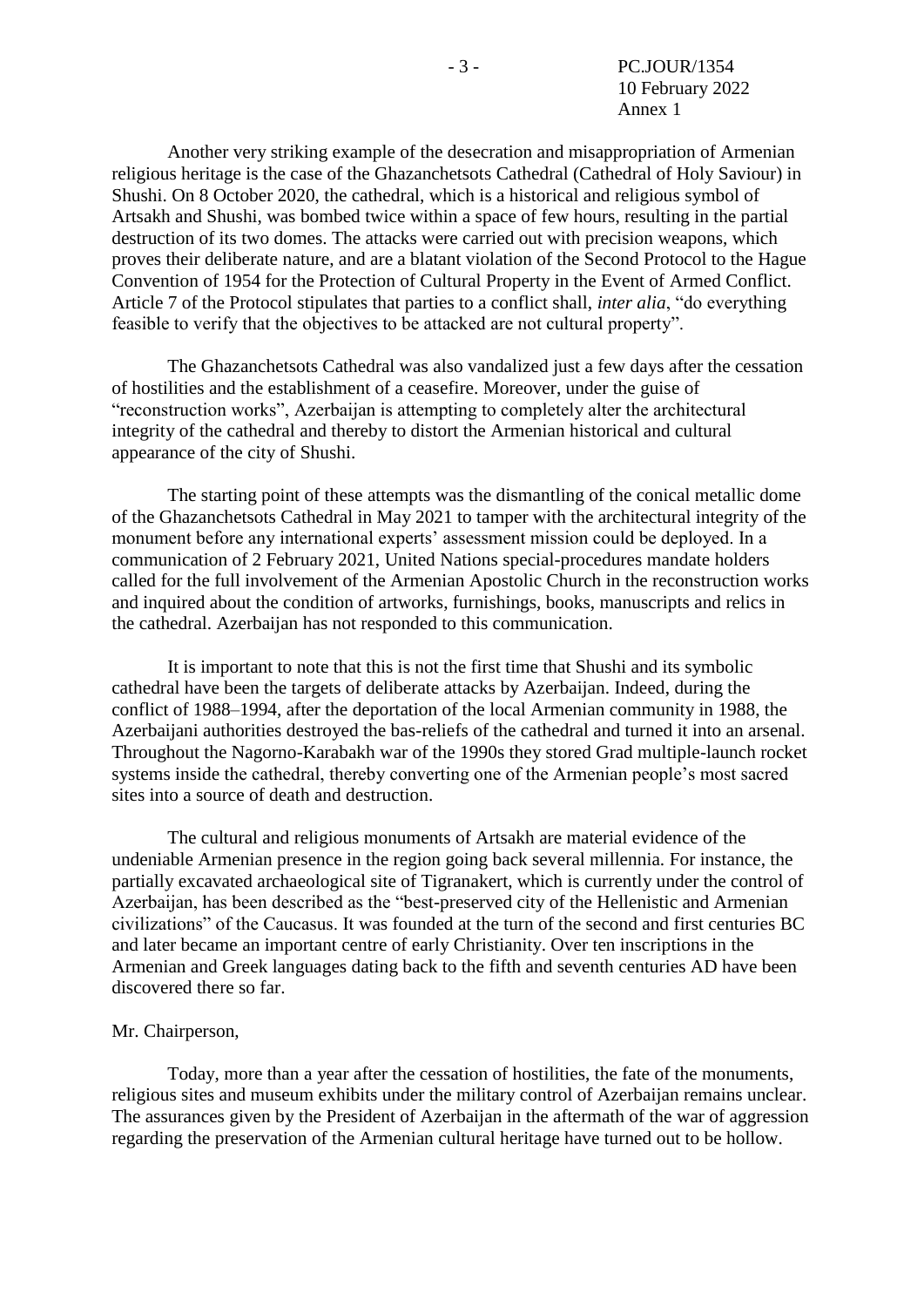The new "working group" established by Azerbaijan is a deliberate violation of the interim decision of the International Court of Justice of 7 December 2021, which in the *Armenia v. Azerbaijan* case ruled that Azerbaijan must "take all necessary measures to prevent and punish acts of vandalism and desecration affecting Armenian cultural heritage, including but not limited to churches and other places of worship, monuments, landmarks, cemeteries and artefacts". Instead of abiding by the Court's ruling, Azerbaijan is creating a State body to institutionalize its vandalism against, and desecration of, the Armenian cultural heritage.

Azerbaijan's actions and declared intentions are also in gross violation not only of the 1954 Hague Convention, but also of the International Convention on the Elimination of All Forms of Racial Discrimination, the United Nations Declaration on the Rights of Indigenous Peoples, the Human Rights Council resolution of 30 September 2016 on cultural rights and the protection of cultural heritage (A/HRC/RES/33/20), United Nations Security Council resolution 2347 (2017) and other key international legally binding instruments, which prohibit and condemn the destruction of cultural property during armed conflict.

Although there has been some condemnation of the malevolent intentions of Azerbaijan – in particular, the United States Commission on International Religious Freedom expressed its deep concern over "Azerbaijan's plans to remove Armenian Apostolic inscriptions from churches" and urged the Government of Azerbaijan "to preserve and protect places of worship and other religious and cultural sites" – we expect more vigorous and outspoken statements from the international community.

### Mr. Chairperson,

For more than a year, Armenia has been undertaking every possible effort to protect and preserve these cultural and religious sites and monuments, including various efforts at the United Nations Educational, Scientific and Cultural Organization (UNESCO).

In view of the current situation, immediate intervention and unimpeded access to the region by the international community, in particular UNESCO, are required to prevent further acts of destruction and vandalism against the Armenian monuments of Artsakh, which are part of the world's cultural heritage.

We welcome the intention of UNESCO to conduct a technical visit to Armenia and Azerbaijan aimed at paving the way for an impartial fully fledged mission to Nagorno‑Karabakh, including the territories that fell under the military control of Azerbaijan, to take place as soon as possible. We hope that such a fully fledged mission by UNESCO to Nagorno-Karabakh can be conducted at the earliest opportunity, and that the mission team will be granted full and unhindered access to all cultural and religious sites.

### Mr Chairperson,

The current situation in Nagorno-Karabakh is the result of Azerbaijan's flagrant violation of several core principles of the Helsinki Final Act, namely, refraining from the threat or use of force; the peaceful settlement of disputes; equal rights and self-determination of peoples; and respect for human rights and fundamental freedoms. No one should be under any illusion that the results of the use of force, accompanied by war crimes and violations of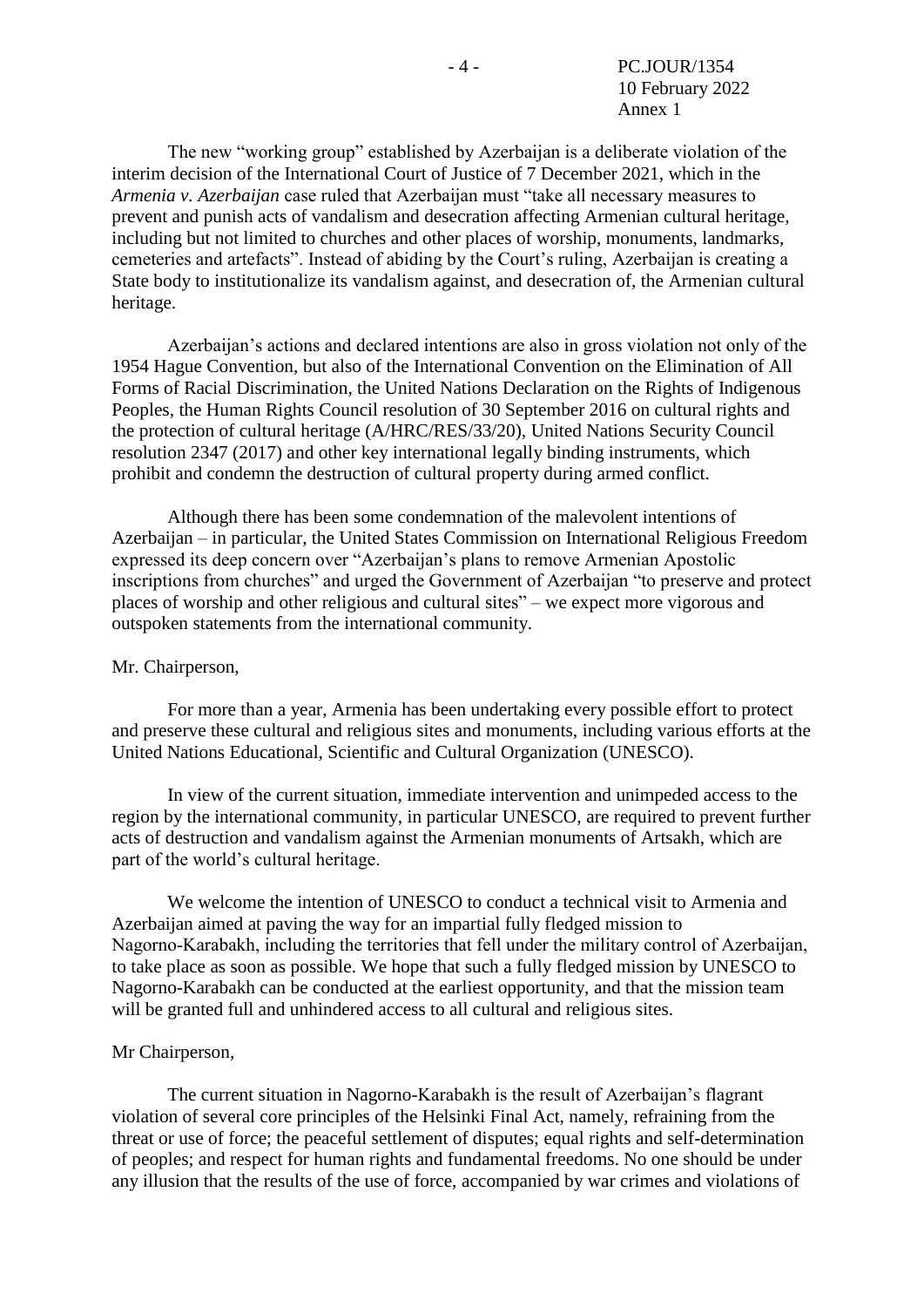international humanitarian law, can ever become the basis for a lasting and sustainable peace. Such a peace can be achieved in the region only through a comprehensive settlement of the Nagorno-Karabakh conflict, which must include determining the status of Artsakh on the basis of the realization by the people of Artsakh of their inalienable right to self-determination; ensuring the safe and dignified return of displaced to their homes; and preserving the region's historical and religious heritage.

I kindly ask you to attach this statement to the journal of today's meeting.

Thank you.